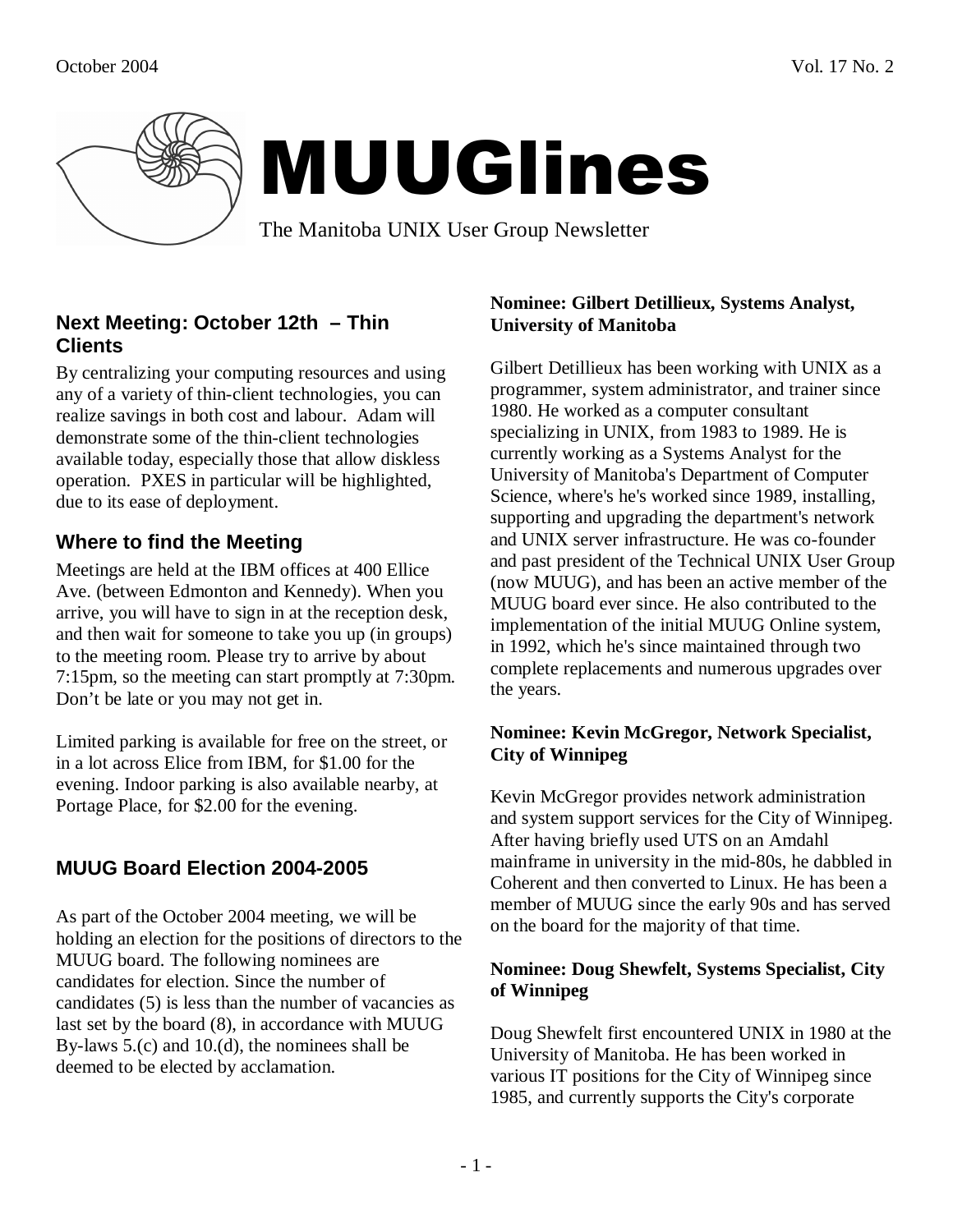financial systems. He has been a member of the MUUG board for the past several years.

#### **Nominee: Adam Thompson, Consultant, athompso.net**

Adam has over 15 years' experience in the IT field, ranging from Programmer to System Administrator to Chief Technology Officer. He currently teaches a variety of IT courses and provides consulting services to clients.

#### **Nominee: Shawn Wallbridge, System Administrator, Frantic Films**

Shawn Wallbridge discovered Linux in 1996 while at Red River College.

Over the years he has used Unix wherever possible for various functions. He is currently the Systems Administrator for Frantic Films and runs a Web hosting company in his spare time. He has been a MUUG member for over three years and has done numerous presentations for MUUG.

# **Linux Unwired**

 Weeks, Dumbill, Jepson O'Reilly, 2004 \$24.95USD/\$36.95CDN

Review by Sean Walberg

While Windows users have no problem using all the wireless gear out there, not everything is supported in Linux. Add to this the command line tools for dealing with wireless, and you have a recipe for confusion. "Linux Unwired" demystifies the Linux Wireless system, and provides guidance for purchasers to make sure that they buy the most supported equipment possible.

It should be noted early on that 802.11b is not the only thing covered in the book. The other variants (a and g) are there, in addition to IRDA (infrared), Bluetooth, and Data over Cellular. On the latter point, much of the content deals with US based providers, but it still provides a good backing on the subject for those of us outside the country.

802.11b is the main focus, taking up around half the book. It starts with a discussion of the chipsets behind the cards, and how the map to Linux support. Here is where the reader gets advice on which card to buy, or at least what to look out for when buying a card. One thing I found interesting was the WLAN driver loader, which is an inexpensive product that lets Linux load binary WLAN modules. Some cards are not supported enough in Linux to do things like WEP security, which is where this product comes in. Again, the book leads the reader around the situations when this is necessary and when it isn't.

In addition to WEP, other methods of authentication are covered such as 802.1x authentication and 802.11i, the successor to WEP. It's also a good example of the broad scope of the book and a focus on interoperability with existing systems, rather than assuming the reader is building everything from the ground up.

Access points take up two chapters, the first looking at how to use them with Linux. Before reading this book, I was under the impression that access points all used web browsers or telnet for configuration, but apparently some need Windows software. There are situations where people have developed software to emulate this functionality, and pointers are provided. The second of the two chapters is on building your own access point, which is a fascinating look at using micro-linux distributions and mini-x86 hardware to build access points with rich functionality (for those less adventurous or well funded, the same can be done with any old hardware). There is also a look at soldering on a serial port to a popular Linksys router to allow command line access to the underlying Linux OS.

Bluetooth and IRDA are less common uses of wireless that let computers speak to phones and PDAs. I was completely unaware of the level of support that existed in Linux until after I read these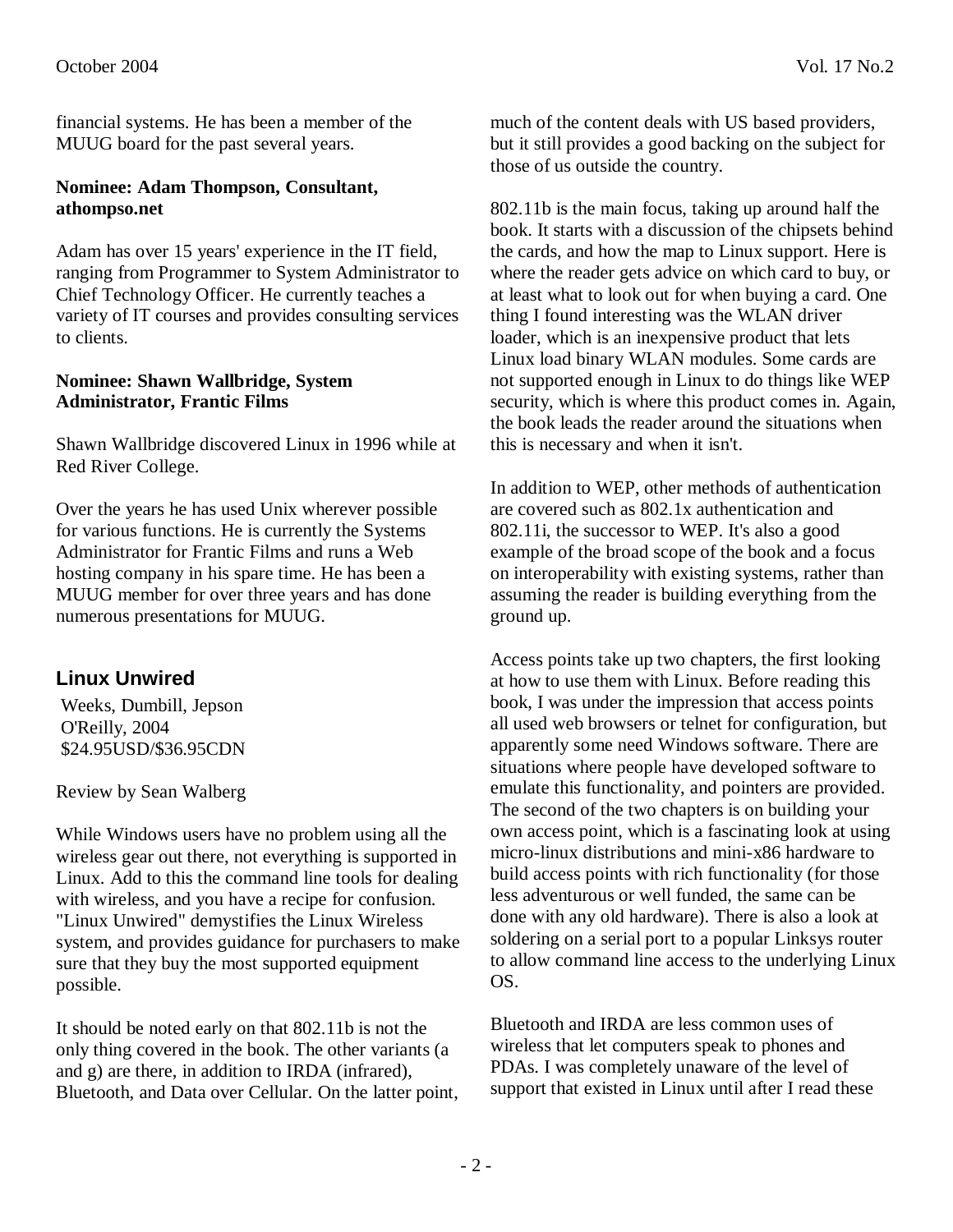chapters. While the Bluetooth coverage was comprehensive, it went to a deeper level of detail than I thought necessary, such as a detailed breakdown of the Bluetooth stack of protocols. However, at the end, it is possible to use Bluetooth and IRDA to pull data from devices, and to connect to their resources (ie

modems and databases) over the air.

I should also mention the chapter on GPS. It is fairly thin on its own, but as an addition to the 802.11b section (ie wardriving), it does well.

A couple of things stood out about this book. The first is that the target audience isn't necessarily Linux geeks, but Linux users. You don't have to be a Linux guru to get this stuff running, the level of detail is sufficient to get anyone who isn't scared of a command line up and running. The second is that the authors spent a lot of time testing various hardware. Many wireless cards and Linux distributions were tested in the early chapters. Where several options for software existed, they were all looked at (such as the source vs binary drivers mentioned above). This all adds to the book's value not only as a howto manual for wireless, but also as a guide for navigating through product and software selection.

"Linux Unwired" is perfect for anyone who wants to use wireless on Linux, be it connecting to an 802.11b network, or trying to use a cell phone to send a fax. Those looking to purchase equipment will want to go through the book first to make use of the product advice and compatibility testing.

More information is available from the O'Reilly website at

http://www.oreilly.com/catalog/lnxunwired/index.htm l which includes a sample of chapter 3, "Getting on the network"

## **NetBSD sets Internet2 Land Speed Record**

NetBSD does it again: after the original Internet2 Land Speed Record set by NetBSD in 2004 May 3 (http://www.NetBSD.org/Changes/index.html#interne t2-landspeed) was broken, NetBSD shines again: Once more researchers at the Swedish University Network (SUNET) have broken the Internet2 Land Speed Record, using the upcoming version of NetBSD 2.0.

 The new records are 124.935 Pbmps in a single stream (was 69.073 Pbmps), and 122.367 Pbmps in multiple streams. NetBSD was used once more due to the ``scalability of it's TCP code''.

 More information about this record including the NetBSD configuration can be found at: http://proj.sunet.se/LSR3-s/ for single stream and http://proj.sunet.se/LSR3-m/ for multiple streams. And the website of the Internet2 Land Speed Record (I2-LSR) competition is located at: http://lsr.internet2.edu/.

### **Internet routes around 'damage'**

By Shawn Wallbridge

I was recently sent a link to a website (I am not mentioning the site to protect the guilty) that lets you send someone a shorter link (to fit within the 72 characters that some mail clients wrap at) and the site just redirects you to the full URL.

I have found this site handy in the past, but I failed to notice that it redirected you to 3 or 4 domains before sending you to the right URL. I admit that I didn't investigate very much, but I assume these domains are used for tracking and other nefarious purposes.

So, I did what any self-respecting 'hacker' would do, I created a site, in about an hour, that does the same thing, minus all the tracking. If you need to send someone a link and it is rather long, feel free to use http://shorterlink.org to send them 'a shorter link'.

## **Setting up a Web Log with Wordpress**

#### By Shawn Wallbridge

I read an article on WordPress, a web log package, in Linux Journal and it sounded pretty interesting. I have